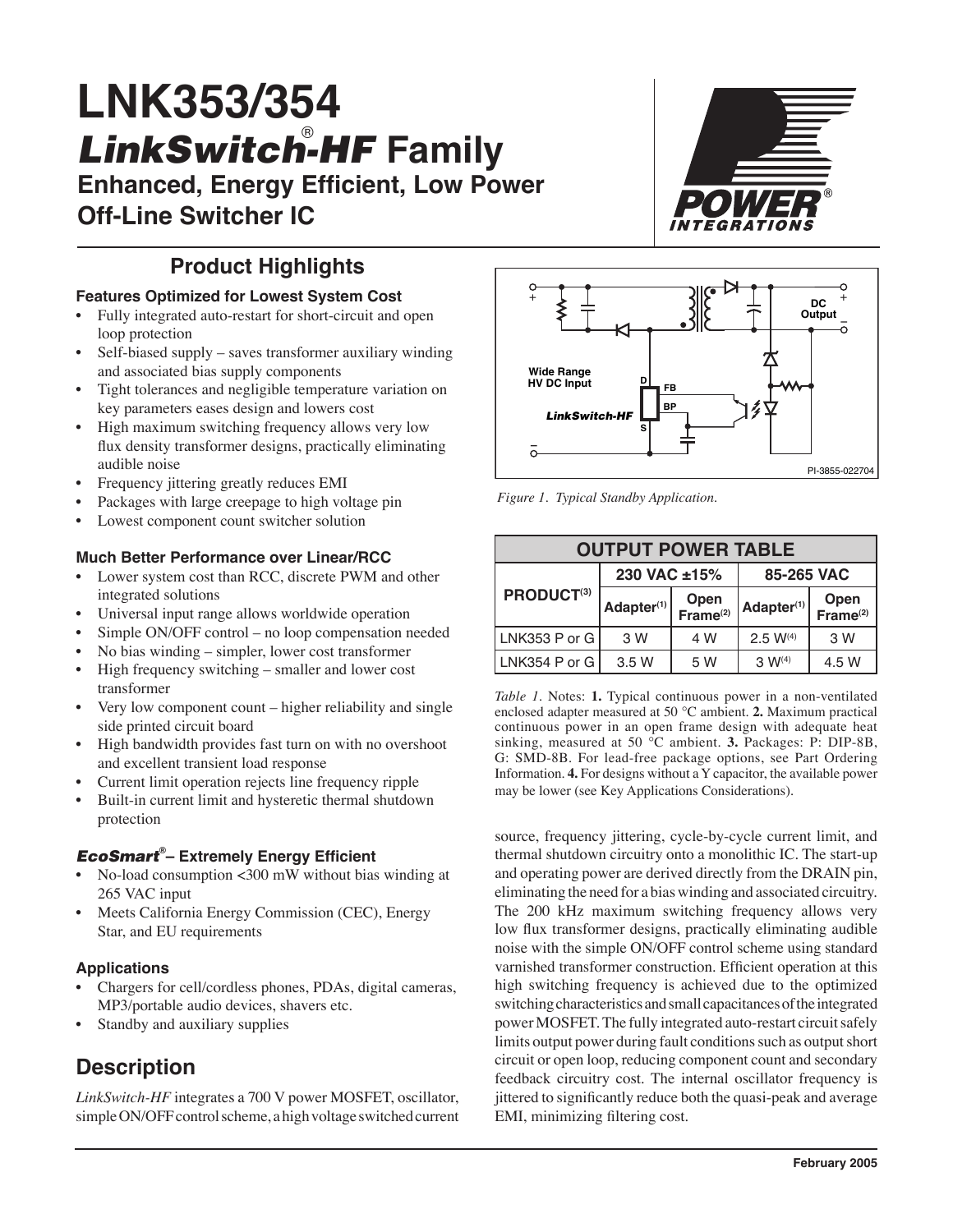

*Figure 2. Functional Block Diagram.* 

## **Pin Functional Description**

#### **DRAIN (D) Pin:**

Power MOSFET drain connection. Provides internal operating current for both start-up and steady-state operation.

#### **BYPASS (BP) Pin:**

Connection point for a 0.1 µF external bypass capacitor for the internally generated 5.8 V supply.

#### **FEEDBACK (FB) Pin:**

During normal operation, switching of the power MOSFET is controlled by this pin. MOSFET switching is terminated when a current greater than 49 µA is delivered into this pin.

#### **SOURCE (S) Pin:**

This pin is the power MOSFET source connection. It is also the ground reference for the BYPASS and FEEDBACK pins.



*Figure 3. Pin Configuration.*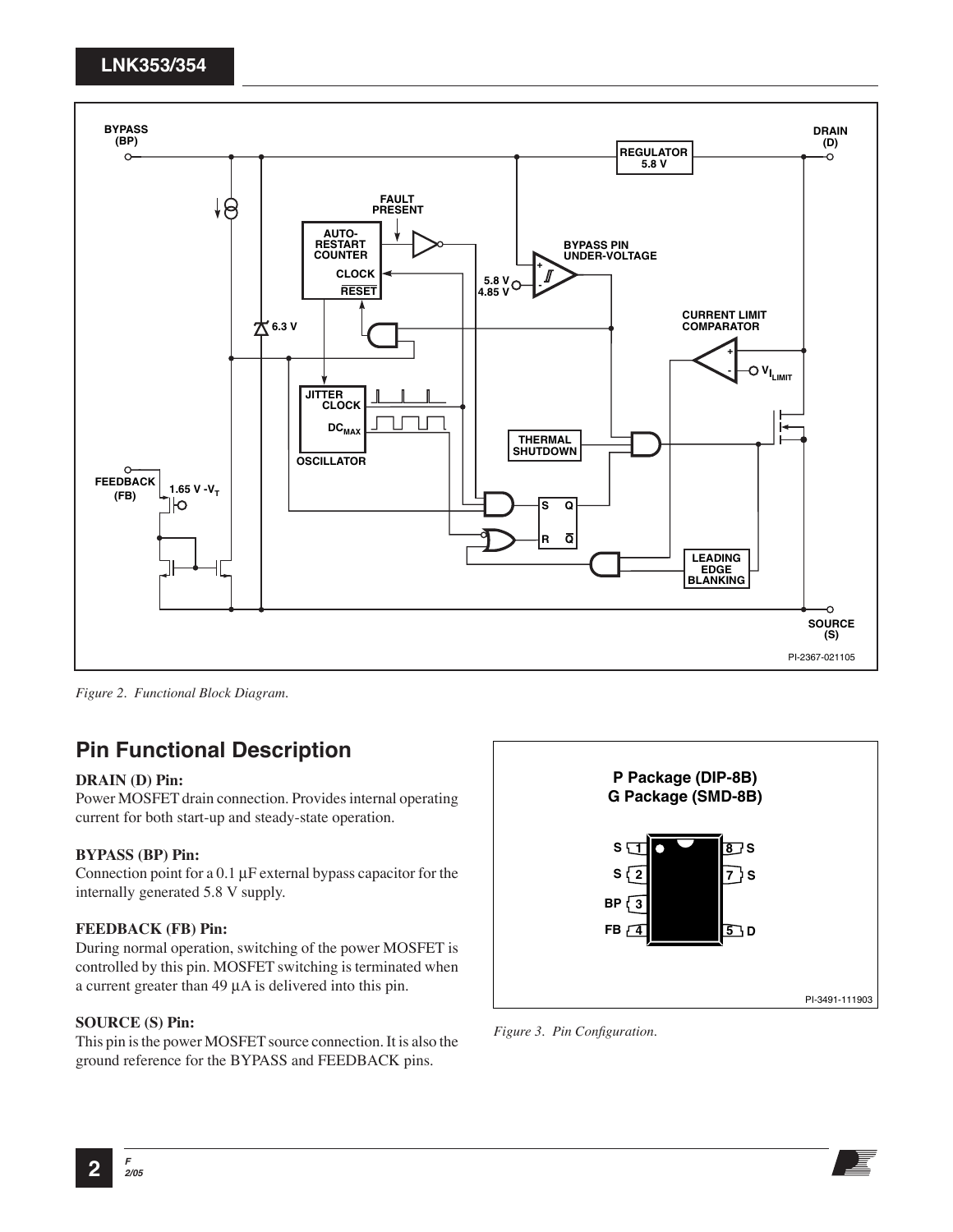## LinkSwitch-HF **Functional Description**

*LinkSwitch-HF* combines a high voltage power MOSFET switch with a power supply controller in one device. Unlike conventional PWM (pulse width modulator) controllers, *LinkSwitch-HF* uses a simple ON/OFF control to regulate the output voltage. The *LinkSwitch-HF* controller consists of an oscillator, feedback (sense and logic) circuit, 5.8 V regulator, BYPASS pin under-voltage circuit, over-temperature protection, frequency jittering, current limit circuit, leading edge blanking and a 700 V power MOSFET. The *LinkSwitch-HF* incorporates additional circuitry for auto-restart.

#### **Oscillator**

The typical oscillator frequency is internally set to an average of 200 kHz. Two signals are generated from the oscillator: the maximum duty cycle signal  $(DC_{MAX})$  and the clock signal that indicates the beginning of each cycle.

The *LinkSwitch-HF* oscillator incorporates circuitry that introduces a small amount of frequency jitter, typically 16 kHz peak-to-peak, to minimize EMI emission. The modulation rate of the frequency jitter is set to 1.5 kHz to optimize EMI reduction for both average and quasi-peak emissions. The frequency jitter should be measured with the oscilloscope triggered at the falling edge of the DRAIN waveform. The waveform in Figure 4 illustrates the frequency jitter of the *LinkSwitch-HF*.

#### **Feedback Input Circuit**

The feedback input circuit at the FB pin consists of a low impedance source follower output set at 1.65 V. When the current delivered into this pin exceeds  $49 \mu A$ , a low logic level (disable) is generated at the output of the feedback circuit. This output is sampled at the beginning of each cycle on the rising edge of the clock signal. If high, the power MOSFET is turned on for that cycle (enabled), otherwise the power MOSFET remains off (disabled). Since the sampling is done only at the beginning of each cycle, subsequent changes in the FB pin voltage or current during the remainder of the cycle are ignored.

#### **5.8 V Regulator and 6.3 V Shunt Voltage Clamp**

The 5.8 V regulator charges the bypass capacitor connected to the BYPASS pin to 5.8 V by drawing a current from the voltage on the DRAIN, whenever the MOSFET is off. The BYPASS pin is the internal supply voltage node for the *LinkSwitch-HF*. When the MOSFET is on, the *LinkSwitch-HF*  runs off of the energy stored in the bypass capacitor. Extremely low power consumption of the internal circuitry allows the *LinkSwitch-HF* to operate continuously from the current drawn from the DRAIN pin. A bypass capacitor value of 0.1 µF is sufficient for both high frequency decoupling and energy storage.

In addition, there is a 6.3 V shunt regulator clamping the BYPASS pin at 6.3 V when current is provided to the BYPASS

pin through an external resistor. This facilitates powering of *LinkSwitch-HF* externally through a bias winding to decrease the no-load consumption to less than 50 mW.

#### **BYPASS Pin Under-Voltage**

The BYPASS pin under-voltage circuitry disables the power MOSFET when the BYPASS pin voltage drops below 4.85 V. Once the BYPASS pin voltage drops below 4.85 V, it must rise back to 5.8 V to enable (turn-on) the power MOSFET.

#### **Over-Temperature Protection**

The thermal shutdown circuitry senses the die temperature. The threshold is set at 142  $\rm{^{\circ}C}$  typical with a 75  $\rm{^{\circ}C}$  hysteresis. When the die temperature rises above this threshold (142 °C) the power MOSFET is disabled and remains disabled until the die temperature falls by  $75 \,^{\circ}\text{C}$ , at which point it is re-enabled.

#### **Current Limit**

The current limit circuit senses the current in the power MOSFET. When this current exceeds the internal threshold  $(I_{LIMIT})$ , the power MOSFET is turned off for the remainder of that cycle. The leading edge blanking circuit inhibits the current limit comparator for a short time  $(t_{LR})$  after the power MOSFET is turned on. This leading edge blanking time has been set so that current spikes caused by capacitance and rectifier reverse recovery time will not cause premature termination of the switching pulse.

#### **Auto-Restart**

In the event of a fault condition such as output overload, output short circuit, or an open loop condition, *LinkSwitch-HF* enters into auto-restart operation. An internal counter clocked by the oscillator gets reset every time the FB pin is pulled high. If the FB pin is not pulled high for 30 ms, the power MOSFET switching is disabled for 650 ms. The auto-restart alternately enables and disables the switching of the power MOSFET until the fault condition is removed.



**F 2/05 3**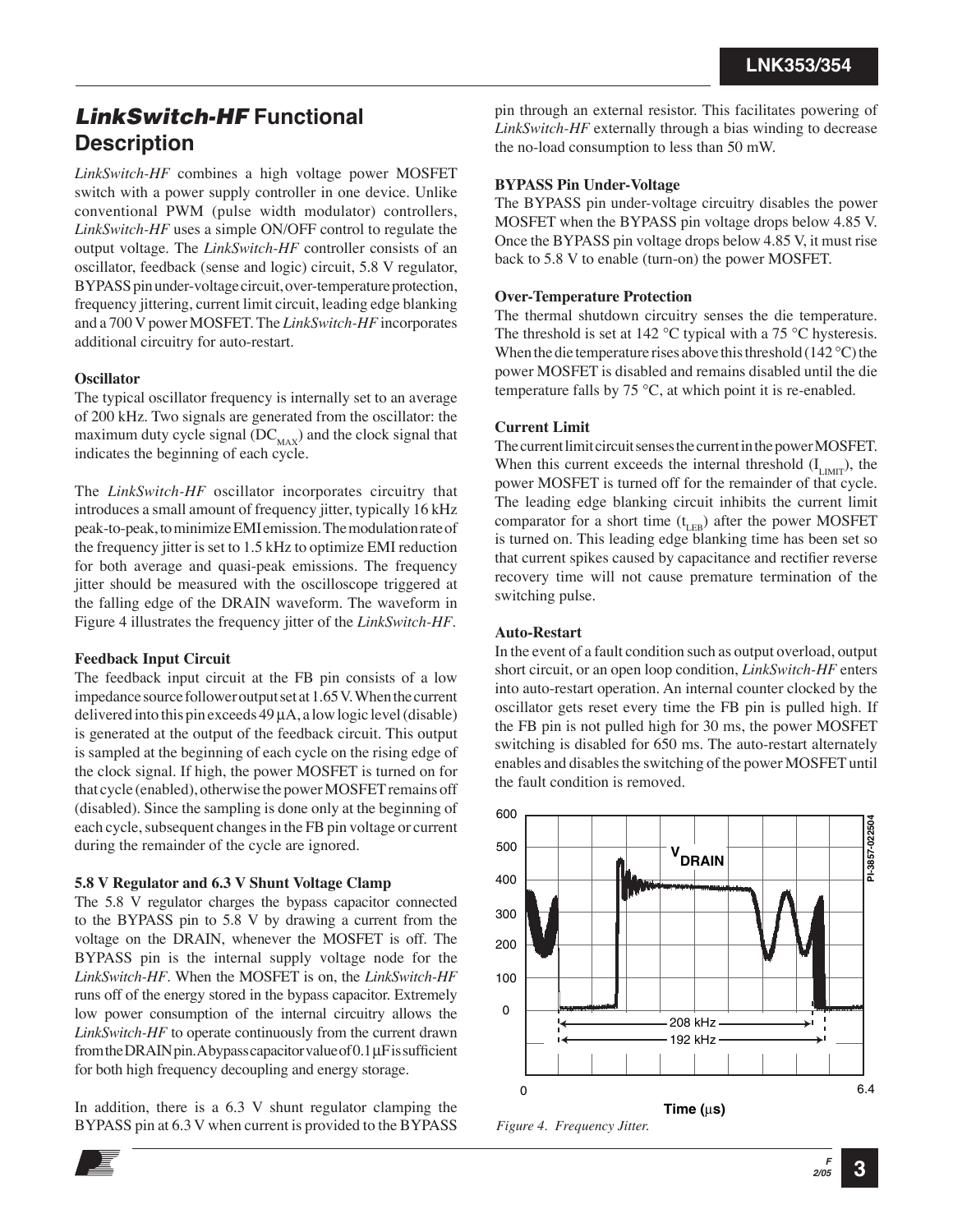

*Figure 5. Universal Input, 5.7 V, 400 mA, Constant Voltage, Constant Current Battery Charger Using LinkSwitch-HF.*

## **Applications Example**

#### **A 2.4 W CC/CV Charger Adapter**

The circuit shown in Figure 5 is a typical implementation of a 5.7 V, 400 mA, constant voltage, constant current (CV/CC) battery charger.

The input bridge formed by diodes D1-D4, rectifies the AC input voltage. The rectified AC is then filtered by the bulk storage capacitors C1 and C2. Resistor RF1 is a flameproof, fusible, wire wound type and functions as a fuse, inrush current limiter and, together with the  $\pi$  filter formed by C1, C2 and L1, differential mode noise attenuator.

This simple EMI filtering, together with the frequency jittering of *LinkSwitch-HF* (U1), a small value Y1 capacitor (CY1), and shield windings within T1, and a secondary-side RC snubber (R5, C5), allows the design to meet both conducted and radiated EMI limits. The low value of CY1 is important to meet the requirement of low line frequency leakage current, in this case  $\lt 10 \mu$ A.

The rectified and filtered input voltage is applied to the primary winding of T1. The other side of the transformer primary is driven by the integrated MOSFET in U1. Diode D5, C3, R1 and R3 form the primary clamp network. This limits the peak drain voltage due to leakage inductance. Resistor R3 allows the use of a slow, low cost rectifier diode by limiting the reverse current through D5 when U1 turns on. The selection of a slow diode improves efficiency and conducted EMI.

Output rectification is provided by Schottky diode D6. The low forward voltage provides high efficiency across the operating range and the low ESR capacitor C6 minimizes output voltage ripple.

In constant voltage (CV) mode, the output voltage is set by the Zener diode VR1 and the emitter-base voltage of PNP transistor Q1. The  $V_{\text{pc}}$  of Q1 divided by the value of R7 sets the bias current through VR1 ( $\sim$ 2.7 mA). When the output voltage exceeds the threshold voltage determined by Q1 and VR1, Q1 is turned on and current flows through the LED of U2. As the LED current increases, the current fed into the FEEDBACK pin increases, disabling further switching cycles of U1. At very light loads, almost all switching cycles will be disabled, giving a low effective switching frequency and providing low no-load consumption.

During load transients, R6 and R8 ensure that the ratings of Q1 are not exceeded while R4 prevents C4 from being discharged.

Resistors R9 and R10 form the constant current (CC) sense circuit. Above approximately 400 mA, the voltage across the sense resistor exceeds the optocoupler diode forward conduction voltage of approximately 1 V. The current through the LED is therefore determined by the output current and CC control dominates over the CV feedback loop. CC control is maintained even under output short circuit conditions.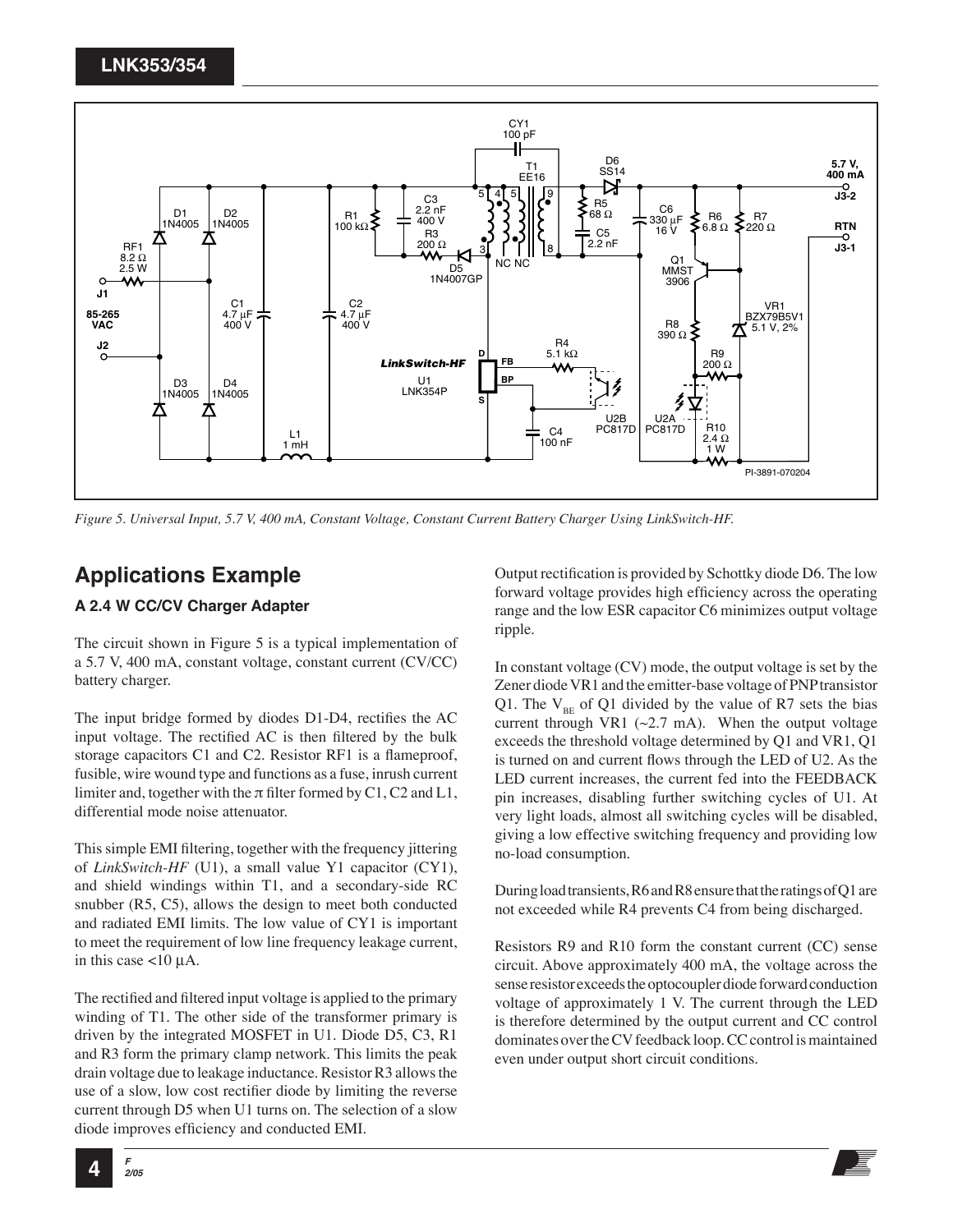# **Key Application Considerations**

#### LinkSwitch-HF **Design Considerations**

#### **Output Power Table**

Data sheet maximum output power table (Table 1) represents the maximum practical continuous output power level that can be obtained under the following assumed conditions:

- 1. The minimum DC input voltage is 90 V or higher for 85 VAC input, or 240 V or higher for 230 VAC input or 115 VAC with a voltage doubler. The value of the input capacitance should be large enough to meet these criteria for AC input designs.
- 2. Secondary output of 5.5 V with a Schottky rectifier diode.
- 3. Assumed efficiency of 70%.
- 4. Operating frequency of  $f_{\rm OSC(min)}$  and  $I_{\rm LIMIT(min)}$
- 5. Voltage only output (no secondary side constant current circuit).
- 6. Continuous mode operation ( $0.6 \le K_p \le 1$ ).
- 7. The part is board mounted with SOURCE pins soldered to a sufficient area of copper to keep the SOURCE pin temperature at or below 100 °C.
- 8. Ambient temperature of 50 °C for open frame designs and an internal enclosure temperature of 60 °C for adapter designs.

Below a value of 1,  $K_{p}$  is the ratio of ripple to peak primary current. Above a value of  $1, K_p$  is the ratio of primary MOSFET off time to the secondary diode conduction time.

Operating at a lower effective switching frequency can simplify meeting conducted and radiated EMI limits, especially for designs where the safety Y capacitor must be eliminated. By using a lower effective full load frequency, the calculated value of the primary inductance is higher than required for power delivery. However, the maximum power capability at this lower operating frequency will be lower than the values shown in Table 1.

#### **Audible Noise**

The cycle skipping mode of operation used in *LinkSwitch-HF*  can generate audio frequency components in the transformer. To limit this audible noise generation, the transformer should be designed such that the peak core flux density is below 1250 Gauss (125 mT). Following this guideline and using the standard transformer production technique of dip varnishing practically eliminates audible noise. Higher flux densities are possible however, careful evaluation of the audible noise performance should be made using production transformer samples before approving the design.

Ceramic capacitors that use dielectrics such as Z5U, when used in clamp circuits, may also generate audio noise. If this is the case, try replacing them with a capacitor having a different dielectric, for example a polyester film type.

#### LinkSwitch-HF **Layout Considerations**

See Figure 6 for a recommended circuit board layout for *LinkSwitch-HF*.

#### **Single Point Grounding**

Use a single point ground connection from the input filter capacitor to the area of copper connected to the SOURCE pins.

#### **Bypass Capacitor (C<sub>BP</sub>)**

The BYPASS pin capacitor should be located as near as possible to the BYPASS and SOURCE pins.

#### **Primary Loop Area**

The area of the primary loop that connects the input filter capacitor, transformer primary and *LinkSwitch-HF* together should be kept as small as possible.

#### **Primary Clamp Circuit**

A clamp is used to limit peak voltage on the DRAIN pin at turn off. This can be achieved by using an RCD clamp (as shown in Figure 5) or a Zener  $(\sim 200 \text{ V})$  and diode clamp across the primary winding. In all cases, to minimize EMI, care should be taken to minimize the circuit path from the clamp components to the transformer and *LinkSwitch-HF*.

#### **Thermal Considerations**

The copper area underneath the *LinkSwitch-HF* acts not only as a single point ground, but also as a heatsink. As this area is connected to the quiet source node, this area should be maximized for good heatsinking of *LinkSwitch-HF*. The same applies to the cathode of the output diode.

#### **Y-Capacitor**

The placement of the Y-capacitor should be directly from the primary input filter capacitor positive terminal to the common/return terminal of the transformer secondary. Such a placement will route high magnitude common mode surge currents away from the *LinkSwitch-HF* device. Note that if an input  $\pi$  (C, L, C) EMI filter is used, then the inductor in the filter should be placed between the negative terminals of the input filter capacitors.

#### **Optocoupler**

Place the optocoupler physically close to the *LinkSwitch-HF* to minimize the primary side trace lengths. Keep the high current, high voltage drain and clamp traces away from the optocoupler to prevent noise pick up.

#### **Output Diode**

For best performance, the area of the loop connecting the secondary winding, the output diode and the output filter capacitor should be minimized. In addition, sufficient copper area should be provided at the anode and cathode terminals

> **F 2/05 5**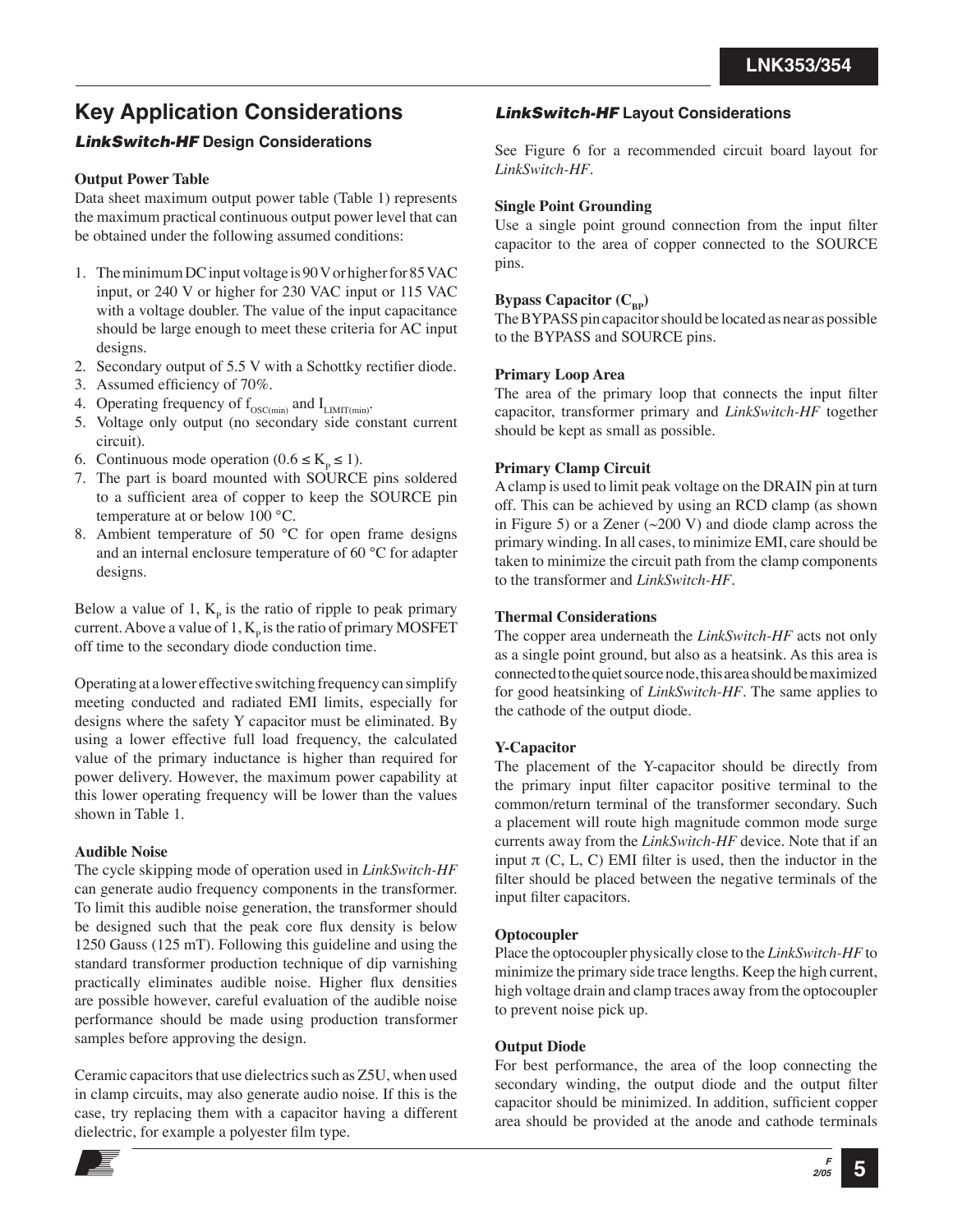of the diode for heatsinking. A larger area is preferred at the quiet cathode terminal. A large anode area can increase high frequency radiated EMI.

#### **Quick Design Checklist**

As with any power supply design, all *LinkSwitch-HF* designs should be verified on the bench to make sure that component specifications are not exceeded under worst-case conditions. The following minimum set of tests is strongly recommended:

- 1. Maximum drain voltage Verify that  $V_{DS}$  does not exceed 675 V at the highest input voltage and peak (overload) output power.
- 2. Maximum drain current At maximum ambient temperature, maximum input voltage and peak output (overload) power, verify drain current waveforms for any signs of transformer saturation and excessive leading edge current spikes at startup. Repeat under steady state conditions and verify that

the leading edge current spike event is below  $I_{LIMIT(MIN)}$  at the end of the  $t_{LEROMN}$ . Under all conditions, the maximum drain current should be below the specified absolute maximum ratings.

3. Thermal Check – At specified maximum output power, minimum input voltage and maximum ambient temperature, verify that the temperature specifications are not exceeded for *LinkSwitch-HF*, transformer, output diode, and output capacitors. Enough thermal margin should be allowed for part-to-part variation of the  $R_{DS(ON)}$  of *LinkSwitch-HF* as specified in the data sheet. Under low line, maximum power, a maximum *LinkSwitch-HF* SOURCE pin temperature of 100 °C is recommended to allow for these variations.

#### **Design Tools**

Up-to-date information on design tools can be found at the Power Integrations website: *www.powerint.com.*



*Figure 6. Recommended Printed Circuit Layout for LinkSwitch-HF in a Flyback Converter Configuration.*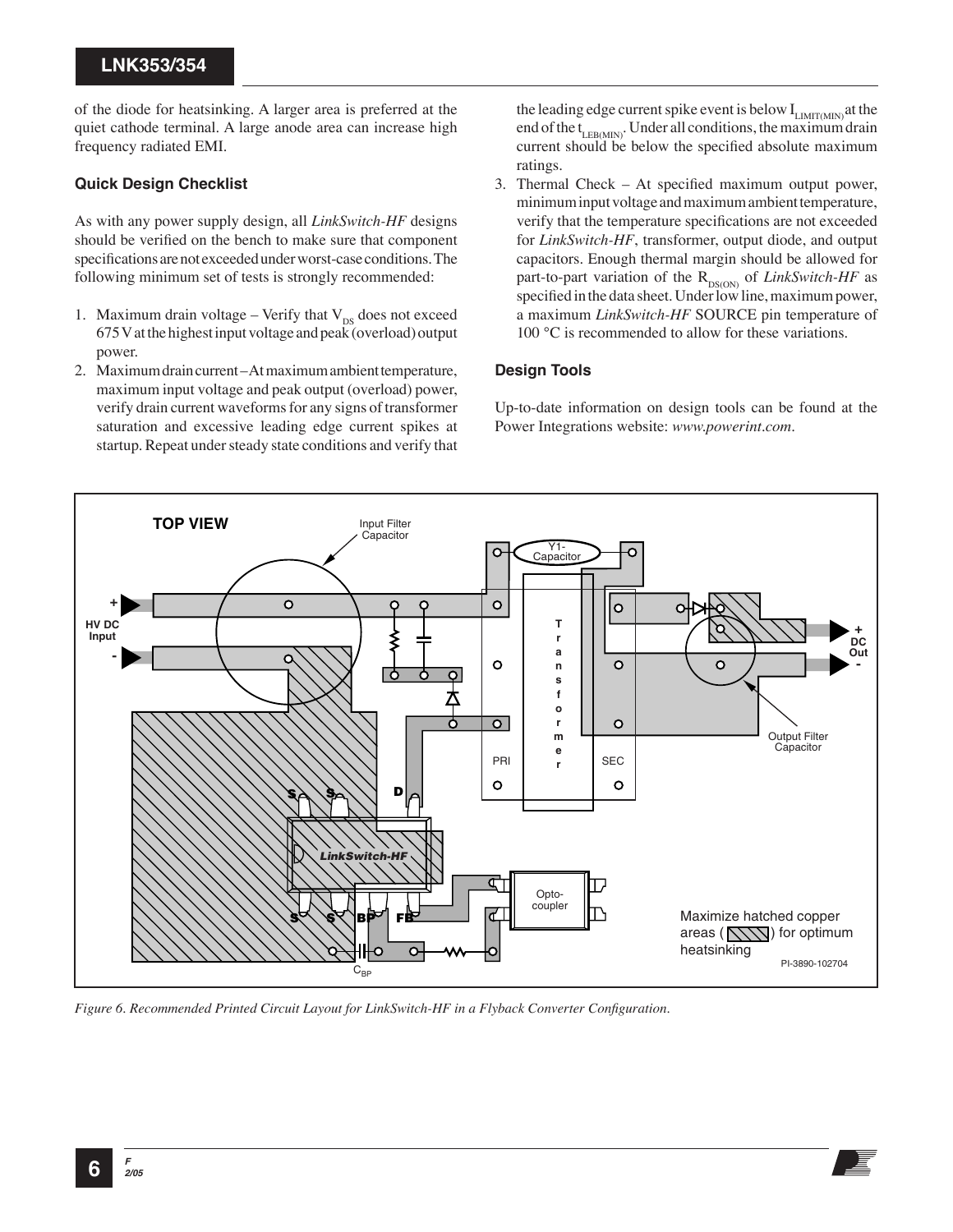### **ABSOLUTE MAXIMUM RATINGS(1,5)**

- **Notes:**
- 1. All voltages referenced to SOURCE,  $T_A = 25 \text{ °C}$ .
- 2. The higher peak DRAIN current is allowed while the DRAIN voltage is less than 400 V.
- 3. Normally limited by internal circuitry.
- 4. 1/16 in. from case for 5 seconds.
- 5. Maximum ratings specified may be applied, one at a time, without causing permanent damage to the product. Exposure to Absolute Maximum Rating conditions for extended periods of time may affect product reliability.

#### **THERMAL IMPEDANCE**

Thermal Impedance: P or G Package:

**Notes:**

(θJA) ........................... 70 °C/W(2); 60 °C/W(3) (θJC)(1) ............................................... 11 °C/W

1. Measured on pin 2 (SOURCE) close to plastic interface.

- 2. Soldered to  $0.36$  sq. in.  $(232 \text{ mm}^2)$ ,  $2$  oz.  $(610 \text{ g/m}^2)$  copper clad.
- 3. Soldered to 1 sq. in.  $(645 \text{ mm}^2)$ , 2 oz.  $(610 \text{ g/m}^2)$  copper clad.

| <b>Parameter</b>                                                                            | <b>Symbol</b>              | <b>Conditions</b><br>SOURCE = 0 V; T <sub>1</sub> = -40 to 125 °C<br>See Figure 7<br>(Unless Otherwise Specified) | Min              | <b>Typ</b> | <b>Max</b> | <b>Units</b> |                      |  |
|---------------------------------------------------------------------------------------------|----------------------------|-------------------------------------------------------------------------------------------------------------------|------------------|------------|------------|--------------|----------------------|--|
| <b>CONTROL FUNCTIONS</b>                                                                    |                            |                                                                                                                   |                  |            |            |              |                      |  |
|                                                                                             |                            |                                                                                                                   | Average          | 186        | 200        | 214          |                      |  |
| <b>Output Frequency</b>                                                                     | $f_{\rm osc}$              | $T_{\parallel}$ = 25 °C                                                                                           | Peak-Peak Jitter |            | 16         |              | kHz                  |  |
| <b>Maximum Duty</b><br>Cycle                                                                | $\mathtt{DC}_{\text{MAX}}$ | S2 Open                                                                                                           |                  | 60         | 63         |              | $\frac{1}{\sqrt{2}}$ |  |
| <b>FEEDBACK Pin</b><br><b>Turnoff Threshold</b><br>Current                                  | $I_{FB}$                   | $T_{\parallel}$ = 25 °C                                                                                           |                  | 30         | 49         | 68           | μA                   |  |
| <b>FEEDBACK Pin</b><br>Voltage                                                              | $V_{FB}$                   | $I_{FB} = 49 \mu A$                                                                                               | 1.54             | 1.65       | 1.76       | $\vee$       |                      |  |
| $V_{FB} \ge 2 V$<br>(MOSFET Not Switching)<br>$I_{S1}$<br>See Note A<br><b>DRAIN Supply</b> |                            |                                                                                                                   | 200              | 275        | $\mu$ A    |              |                      |  |
| Current                                                                                     | $I_{S2}$                   | <b>FEEDBACK Open</b><br>(MOSFET Switching)<br>See Notes A, B                                                      |                  |            | 280        | 365          | μA                   |  |
| <b>BYPASS Pin</b>                                                                           | $I_{CH1}$                  | $V_{\text{BP}} = 0 \text{ V}, T_{\text{J}} = 25 \text{ °C}$<br>See Note C                                         |                  | $-5.5$     | $-3.3$     | $-1.8$       | mA                   |  |
| <b>Charge Current</b>                                                                       | $I_{CH2}$                  | $V_{\text{BP}} = 4 \text{ V}, T_{\text{J}} = 25 \text{ °C}$<br>See Note C                                         |                  | $-3.8$     | $-2.1$     | $-1.0$       |                      |  |
| <b>BYPASS Pin</b><br>Voltage                                                                | $V_{BP}$                   |                                                                                                                   |                  | 5.55       | 5.8        | 6.10         | $\vee$               |  |
| <b>BYPASS Pin</b><br><b>Voltage Hysteresis</b>                                              | $V_{BPH}$                  |                                                                                                                   |                  | 0.8        | 0.95       | 1.2          | $\vee$               |  |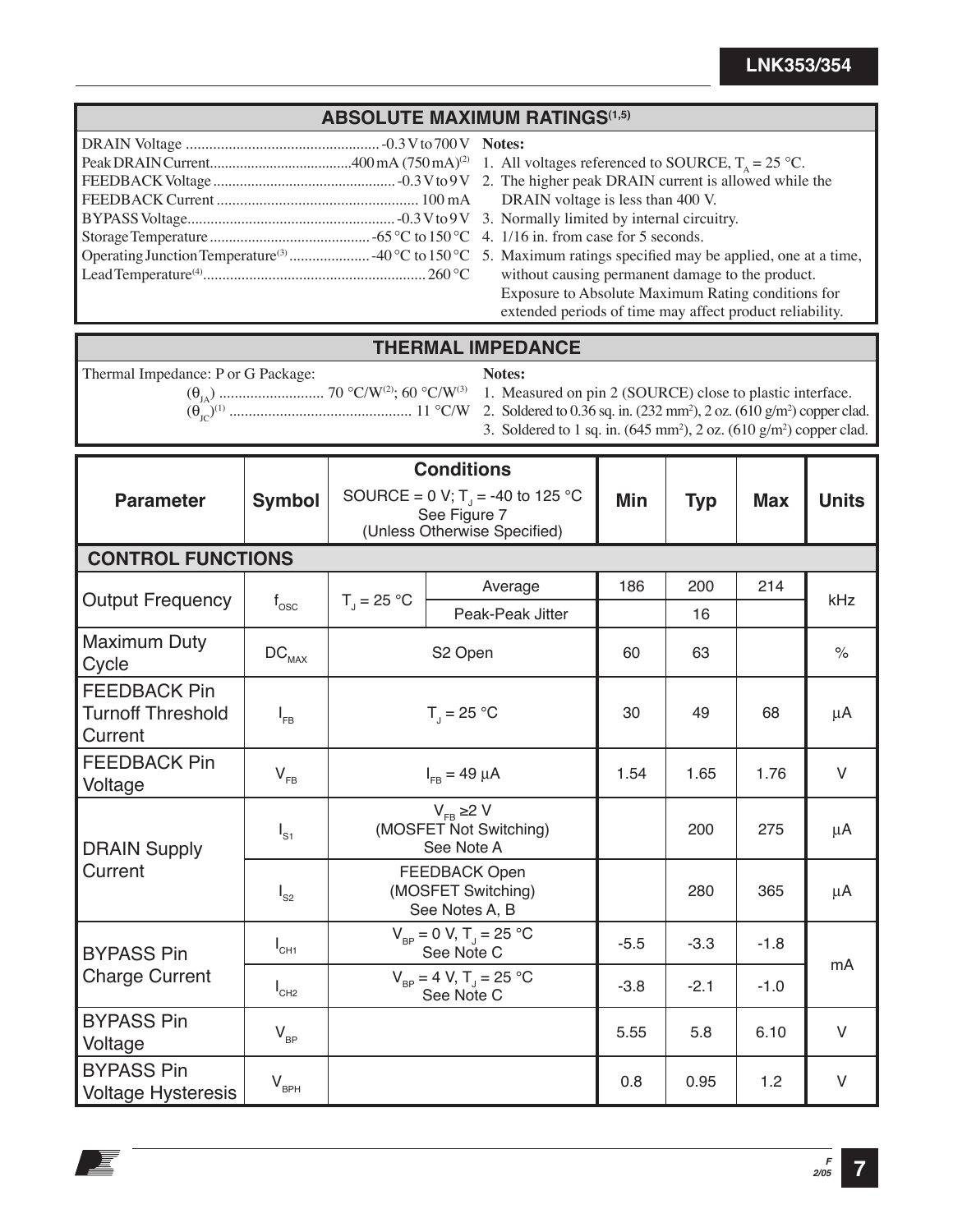| <b>Parameter</b>                            | <b>Symbol</b>                           | <b>Conditions</b><br>SOURCE = 0 V; T <sub>1</sub> = -40 to 125 °C<br>See Figure 7<br>(Unless Otherwise Specified) |                                   | Min | <b>Typ</b> | <b>Max</b> | <b>Units</b>    |  |
|---------------------------------------------|-----------------------------------------|-------------------------------------------------------------------------------------------------------------------|-----------------------------------|-----|------------|------------|-----------------|--|
| <b>CONTROL FUNCTIONS (cont)</b>             |                                         |                                                                                                                   |                                   |     |            |            |                 |  |
| <b>BYPASS Pin</b><br><b>Supply Current</b>  | $I_{\text{BPSC}}$                       | See Note D                                                                                                        |                                   | 68  |            |            | $\mu$ A         |  |
| <b>CIRCUIT PROTECTION</b>                   |                                         |                                                                                                                   |                                   |     |            |            |                 |  |
|                                             |                                         | $di/dt = 90$ mA/ $\mu$ s<br>$T_{J}$ = 25 °C                                                                       | <b>LNK353</b>                     | 172 | 185        | 198        |                 |  |
| <b>Current Limit</b>                        | $I_{LIMIT}$                             | $di/dt = 400$ mA/ $\mu$ s<br>$T_{\text{J}}$ = 25 °C                                                               |                                   | 215 | 245        | 274        |                 |  |
|                                             | (See<br>Note E)                         | $di/dt = 115$ mA/ $\mu$ s<br>$T_{\text{J}}$ = 25 °C                                                               |                                   | 233 | 250        | 268        | mA              |  |
|                                             |                                         | $di/dt = 500$ mA/ $\mu$ s<br>$T_{\text{J}}$ = 25 $^{\circ}$ C                                                     | <b>LNK354</b>                     | 264 | 300        | 336        |                 |  |
|                                             |                                         |                                                                                                                   | <b>LNK353</b>                     | 390 | 470        | 610        |                 |  |
| Minimum On Time                             | $t_{_{\text{ON(MIN)}}}$                 |                                                                                                                   | <b>LNK354</b>                     | 280 | 360        | 500        | ns              |  |
| <b>Leading Edge</b><br><b>Blanking Time</b> | $t_{LEB}$                               | $T_{\text{J}}$ = 25 $^{\circ}$ C<br>See Note F                                                                    |                                   | 170 | 215        |            | ns              |  |
| Thermal<br>Shutdown<br>Temperature          | $T_{SD}$                                |                                                                                                                   |                                   | 135 | 142        | 150        | $\rm ^{\circ}C$ |  |
| Thermal<br>Shutdown<br><b>Hysteresis</b>    | ${\tt T}_{\scriptscriptstyle{\sf SHD}}$ | See Note G                                                                                                        |                                   |     | 75         |            | $\rm ^{\circ}C$ |  |
| <b>OUTPUT</b>                               |                                         |                                                                                                                   |                                   |     |            |            |                 |  |
|                                             | $R_{DS(ON)}$                            | <b>LNK353</b>                                                                                                     | $T_{\text{J}}$ = 25 $^{\circ}$ C  |     | 34         | 40         |                 |  |
| <b>ON-State</b><br>Resistance               |                                         | $I_p = 25$ mA                                                                                                     | $T_{\text{J}}$ = 100 $^{\circ}$ C |     | 54         | 63         | $\Omega$        |  |
|                                             |                                         | <b>LNK354</b>                                                                                                     | $T_{\text{J}}$ = 25 $^{\circ}$ C  |     | 24         | 28         |                 |  |
|                                             |                                         | $I_p = 25 \text{ mA}$                                                                                             | $T_{\text{J}}$ = 100 $^{\circ}$ C |     | 38         | 45         |                 |  |
| <b>OFF-State Drain</b><br>Leakage Current   | $I_{DSS}$                               | $V_{\rm ap}$ = 6.2 V, $V_{\rm FB}$ ≥2 V,<br>$V_{DS} = 560 V,$<br>$T_1 = 125 °C$                                   |                                   |     |            | 50         | $\mu$ A         |  |
| <b>Breakdown</b><br>Voltage                 | $\mathsf{BV}_\mathsf{DSS}$              | $V_{\text{RP}} = 6.2 V, V_{\text{ER}} \ge 2 V,$<br>$T_{\rm J}$ = 25 °C                                            |                                   | 700 |            |            | $\vee$          |  |
| <b>Rise Time</b>                            | $t_{\rm R}$                             | Measured in a Typical Flyback                                                                                     |                                   |     | 50         |            | ns              |  |
| <b>Fall Time</b>                            | $t_{\scriptscriptstyle\rm F}$           | <b>Converter Application</b>                                                                                      |                                   |     | 50         |            | ns              |  |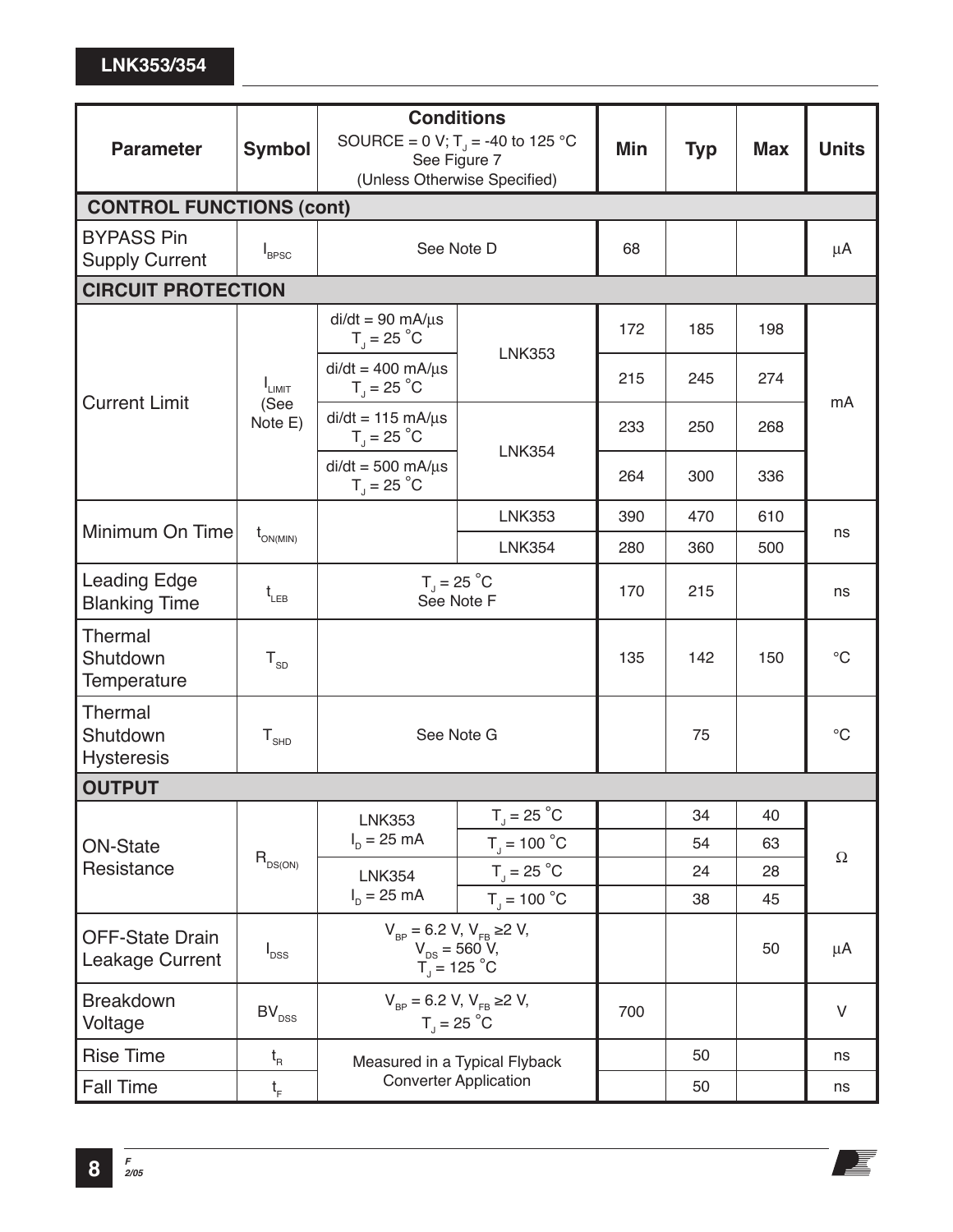| <b>Parameter</b>                           | <b>Symbol</b>                 | <b>Conditions</b><br>SOURCE = 0 V; T <sub>1</sub> = -40 to 125 °C<br>See Figure 7<br>(Unless Otherwise Specified) | Min | <b>Typ</b> | <b>Max</b> | <b>Units</b> |
|--------------------------------------------|-------------------------------|-------------------------------------------------------------------------------------------------------------------|-----|------------|------------|--------------|
| <b>OUTPUT (cont)</b>                       |                               |                                                                                                                   |     |            |            |              |
| <b>DRAIN Supply</b><br>Voltage             |                               |                                                                                                                   | 50  |            |            | $\vee$       |
| <b>Output Enable</b><br>Delay              | $t_{EN}$                      | See Figure 9                                                                                                      |     |            | 10         | μs           |
| <b>Output Disable</b><br><b>Setup Time</b> | $\mathfrak{t}_{\texttt{DST}}$ |                                                                                                                   |     | 0.5        |            | μs           |
| Auto-Restart<br>ON-Time                    | $t_{\rm AR}$                  | $T_{\rm J} = 25 \,^{\circ}\text{C}$<br>See Note H                                                                 |     | 31         |            | ms           |
| <b>Auto-Restart Duty</b><br>Cycle          | $DC_{AR}$                     |                                                                                                                   |     | 5          |            | $\%$         |

NOTES:

A. Total current consumption is the sum of  $I_{\rm s1}$  and  $I_{\rm DSS}$  when FEEDBACK pin voltage is ≥2 V (MOSFET not switching) and the sum of I<sub>s2</sub> and I<sub>DSS</sub> when FEEDBACK pin is shorted to SOURCE (MOSFET switching).

- B Since the output MOSFET is switching, it is difficult to isolate the switching current from the supply current at the DRAIN. An alternative is to measure the BYPASS pin current at 6 V.
- C. See Typical Performance Characteristics section Figure 14 for BYPASS pin start-up charging waveform.
- D. This current is only intended to supply an optional optocoupler connected between the BYPASS and FEEDBACK pins and not any other external circuitry.
- E. For current limit at other di/dt values, refer to Figure 13.
- F. This parameter is guaranteed by design.
- G. This parameter is derived from characterization.
- H. Auto-restart on time has the same temperature characteristics as the oscillator (inversely proportional to frequency).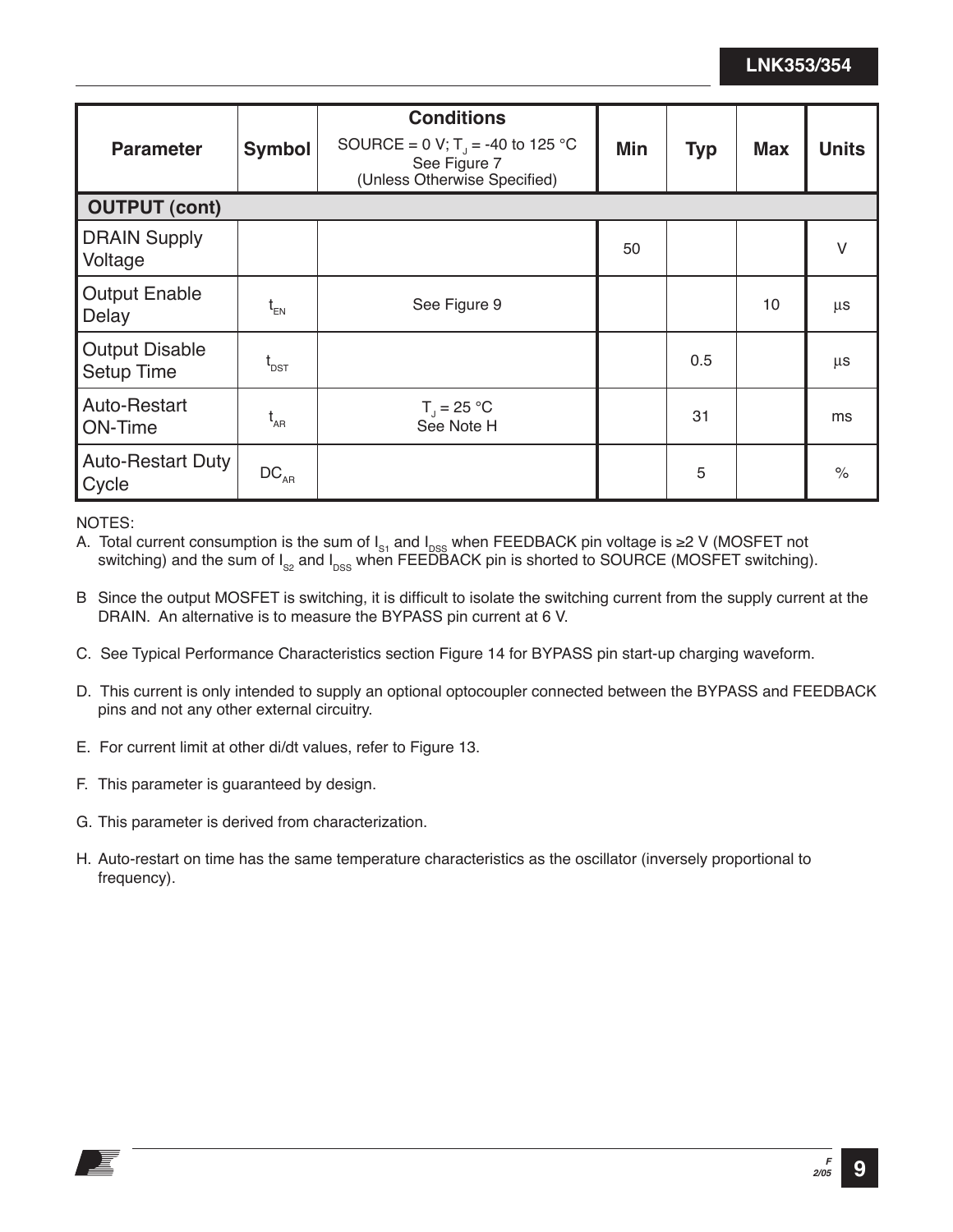

*Figure 7. LinkSwitch-HF General Test Circuit.* 



*Figure 8. LinkSwitch-HF Duty Cycle Measurement. Figure 9. LinkSwitch-HF Output Enable Timing.* 

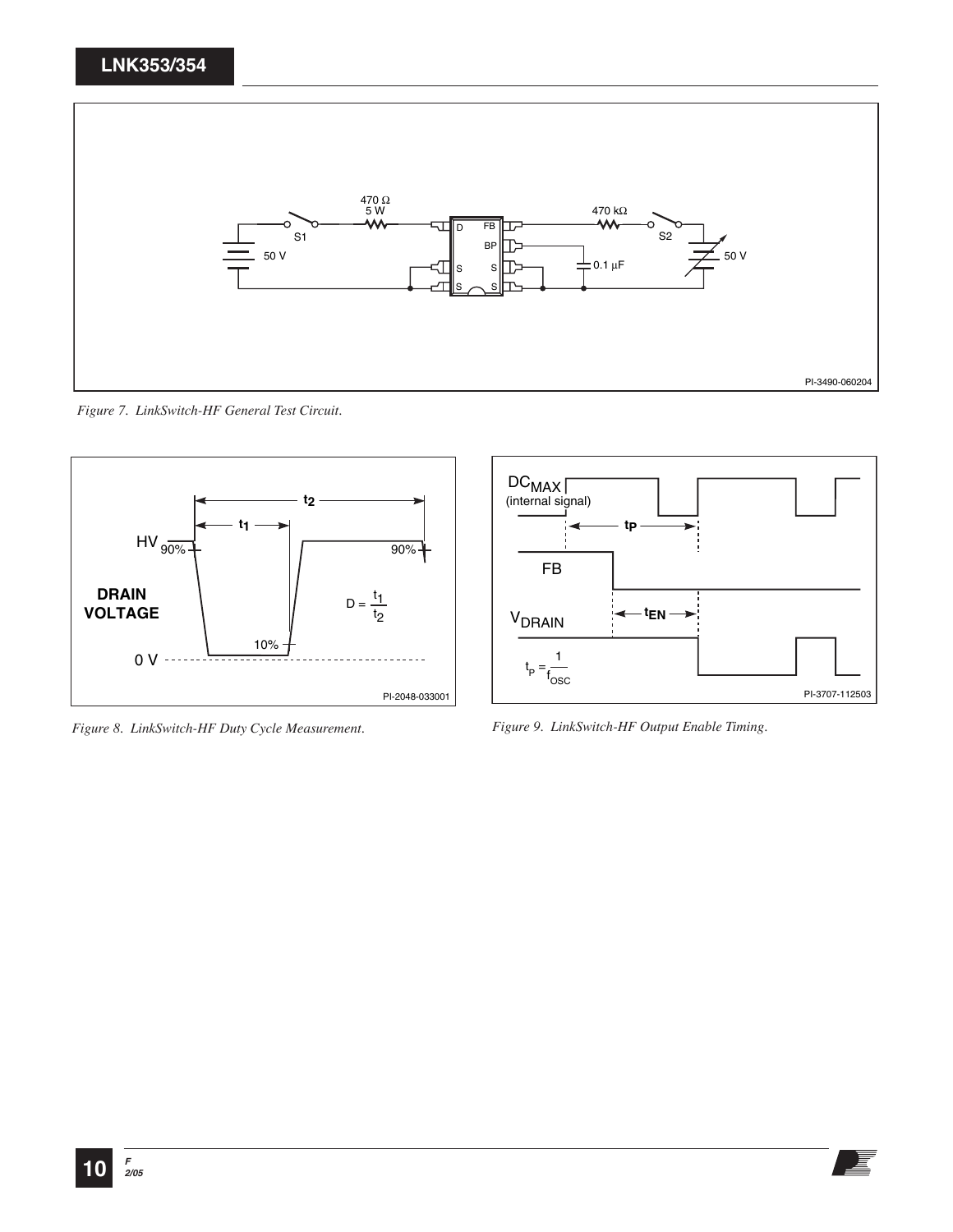## **Typical Performance Characteristics**



*Figure 10. Breakdown vs. Temperature.* 



*Figure 12. Current Limit vs. Temperature at Normalized di/dt.*



*Figure 14. BYPASS Pin Start-up Waveform.* 



*Figure 11. Frequency vs. Temperature.* 



*Figure 13. Current Limit vs. di/dt.*





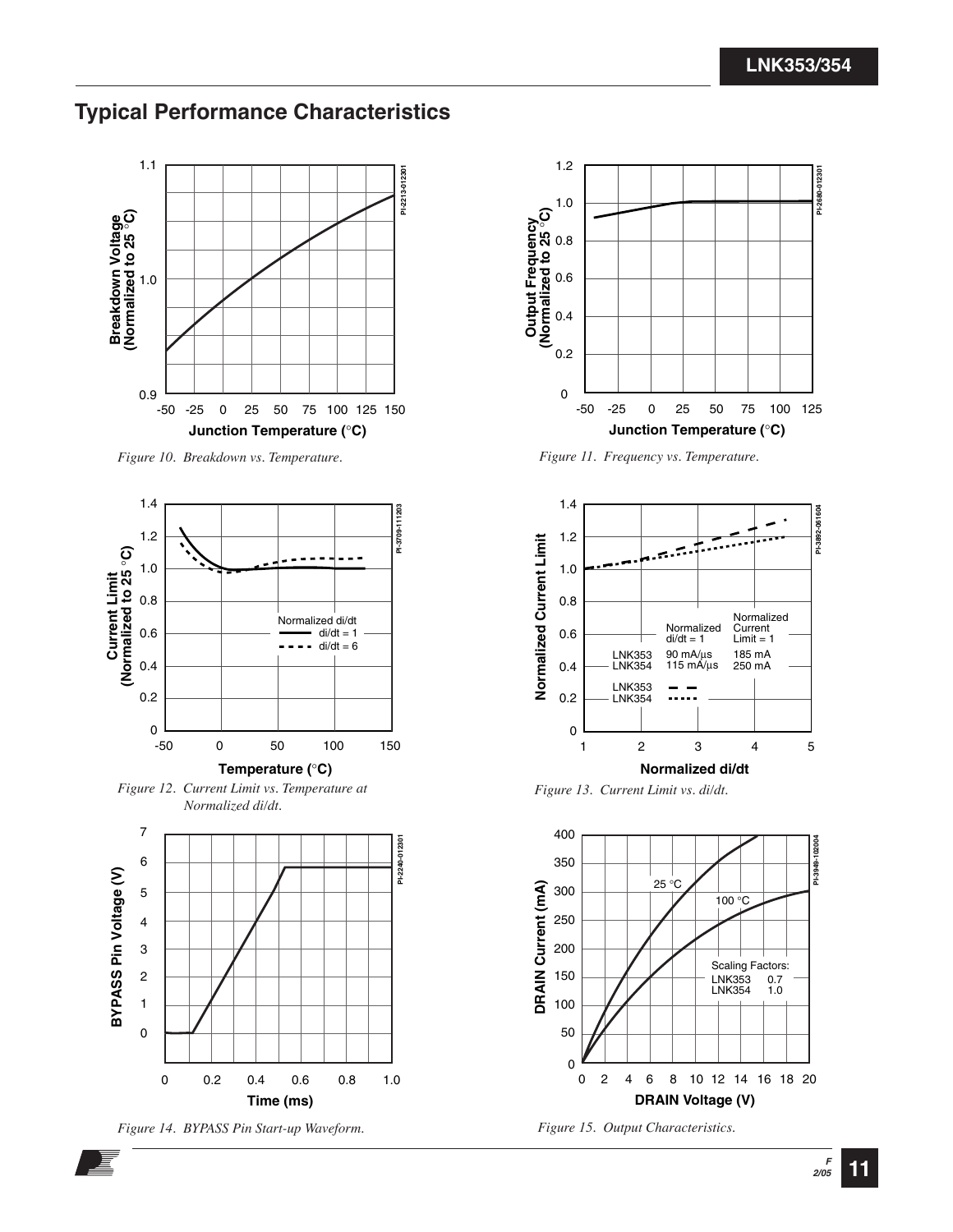# **Typical Performance Characteristics (cont.)**



*Figure 16.*  $C_{\text{oss}}$  vs. Drain Voltage.

| <b>PART ORDERING INFORMATION</b> |                                  |                                              |  |
|----------------------------------|----------------------------------|----------------------------------------------|--|
|                                  | <b>LinkSwitch Product Family</b> |                                              |  |
|                                  | <b>HF Series Number</b>          |                                              |  |
|                                  | <b>Package Identifier</b>        |                                              |  |
|                                  | G                                | <b>Plastic Surface Mount DIP</b>             |  |
|                                  | P                                | <b>Plastic DIP</b>                           |  |
|                                  | <b>Lead Finish</b>               |                                              |  |
|                                  | Blank                            | Standard (Sn Pb)                             |  |
|                                  | N                                | Pure Matte Tin (Pb-Free)                     |  |
|                                  |                                  | <b>Tape &amp; Reel and Other Options</b>     |  |
|                                  | Blank                            | <b>Standard Configurations</b>               |  |
| <b>LNK 354 G N - TL</b>          | TL                               | Tape & Reel, 1 k pcs minimum, G Package only |  |

上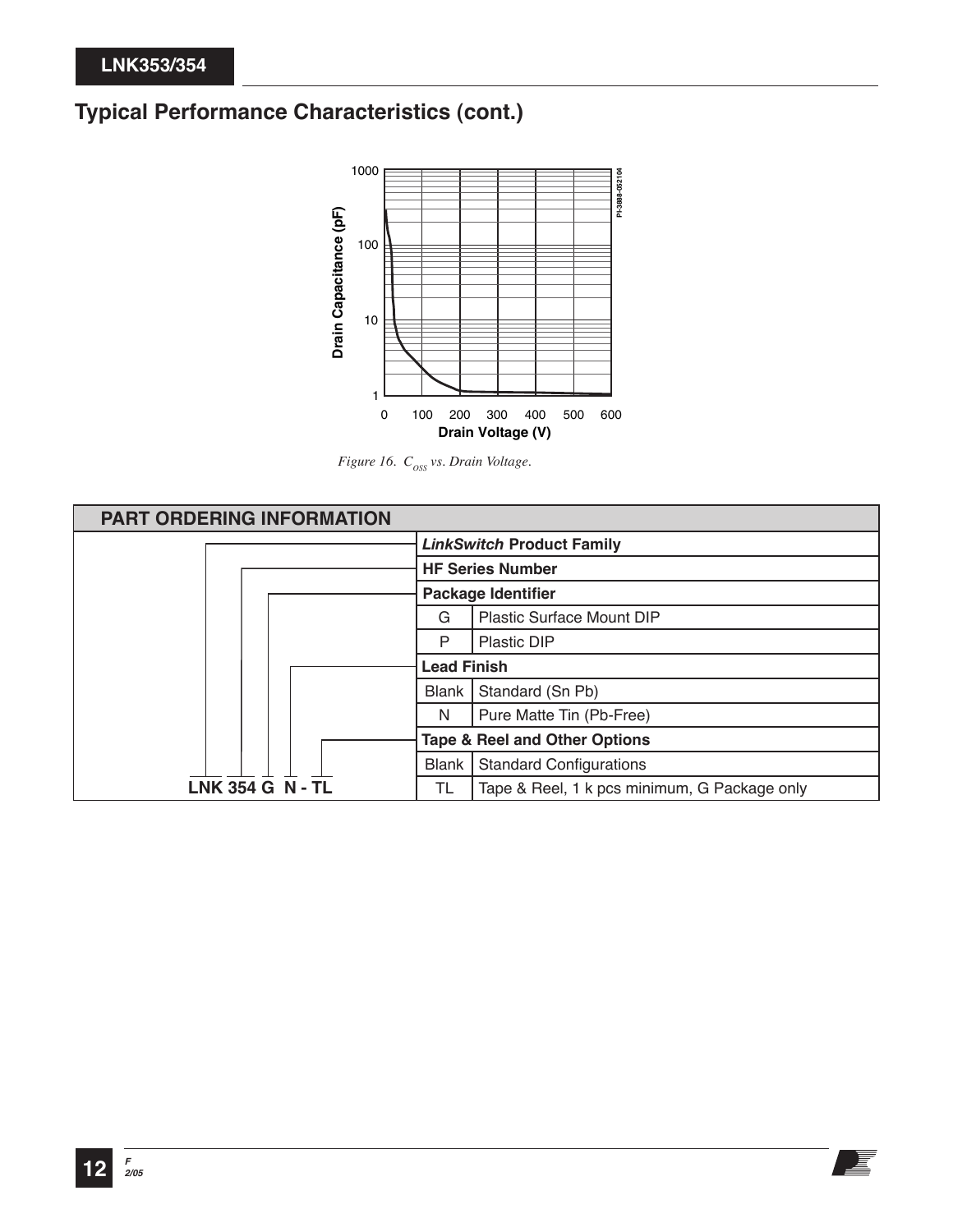

#### **G08B**

PI-2546-121504

**2/05 13**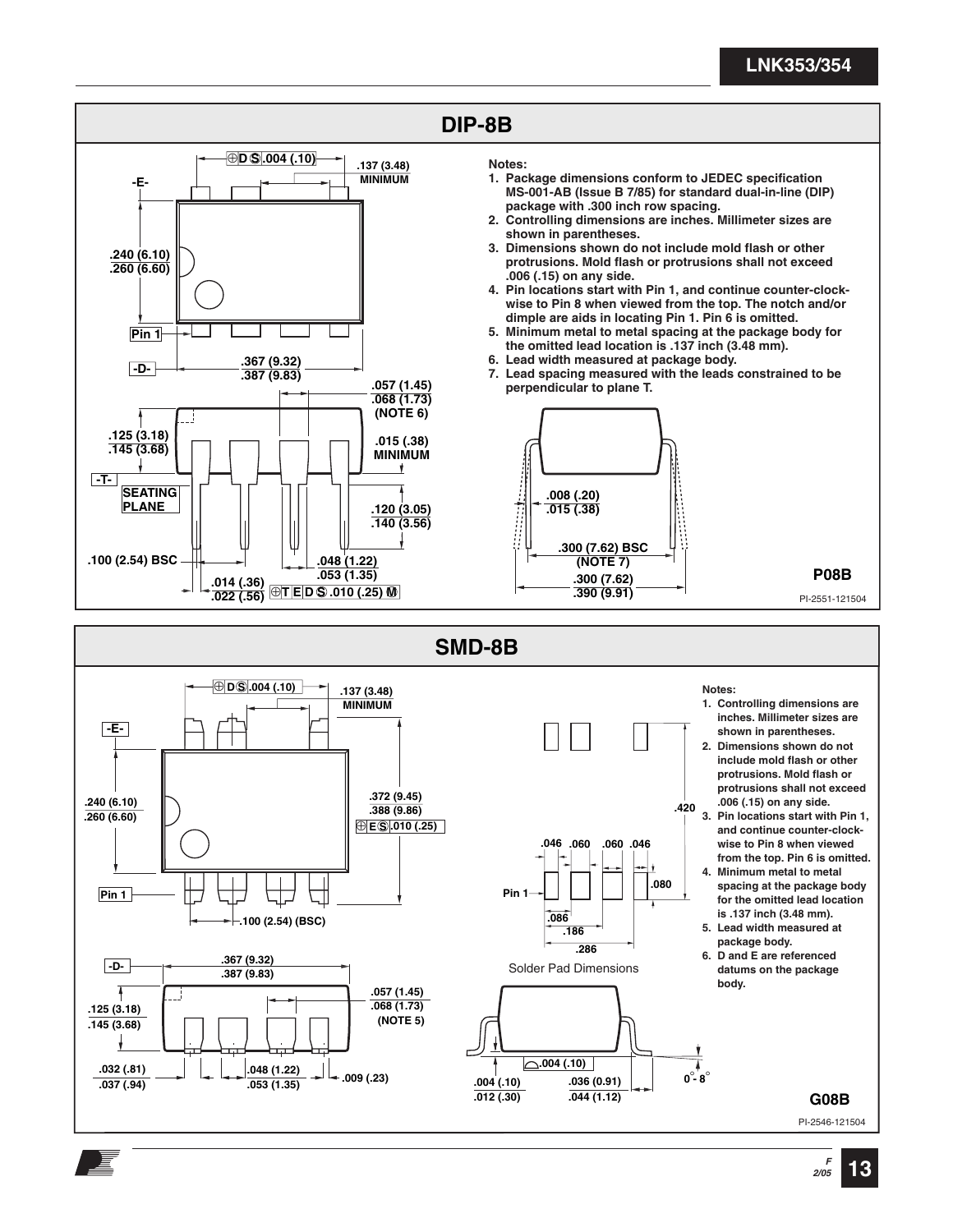Notes

E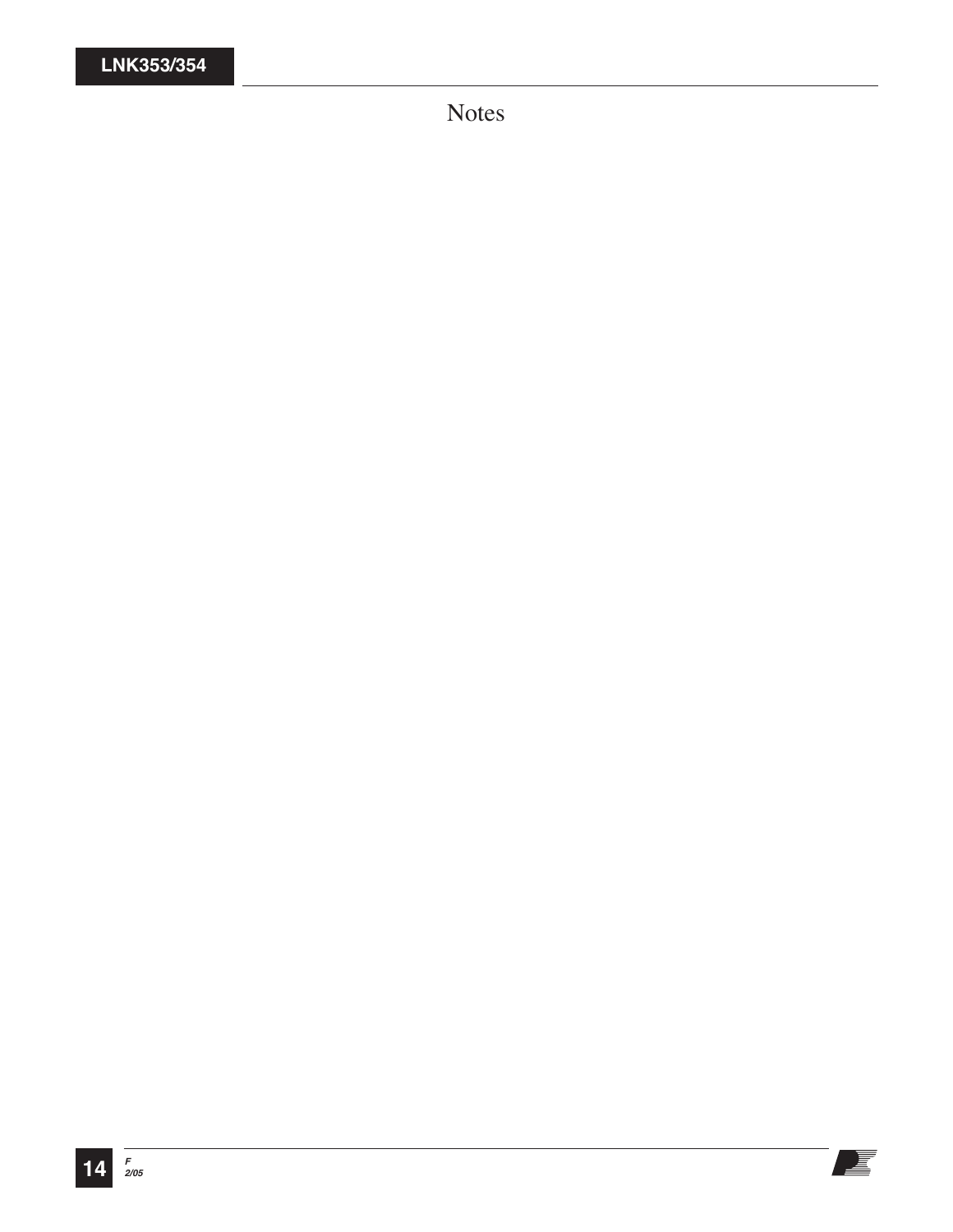Notes

E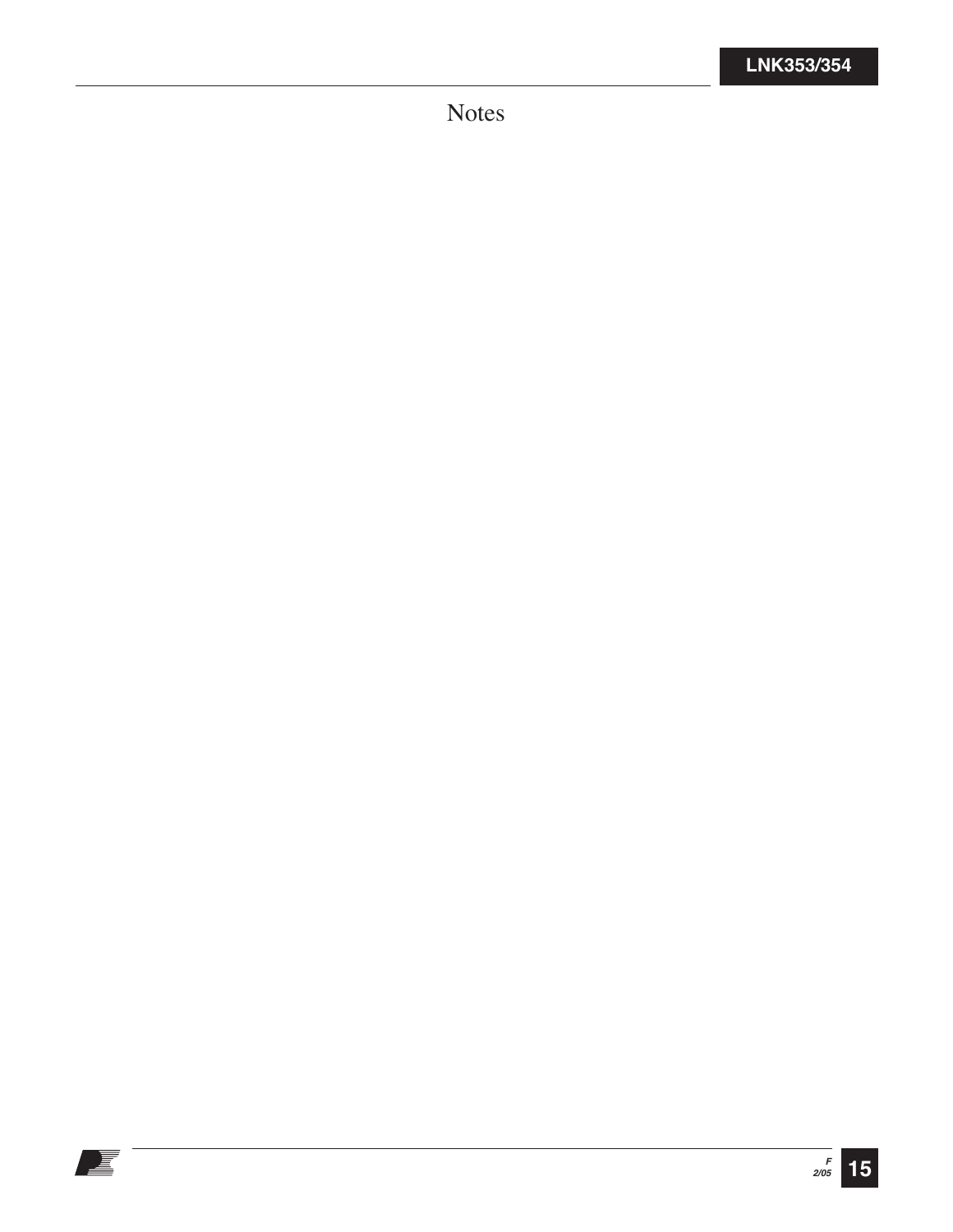| Revision Notes |                                          | Date  |
|----------------|------------------------------------------|-------|
|                | 1) Released Final Data Sheet.            | 10/04 |
| Е              | 1) Added lead-free ordering information. | 2/04  |
|                | 1) Minor error corrections.              | 2/05  |

#### **For the latest updates, visit our website:** *www.powerint.com*

Power Integrations reserves the right to make changes to its products at any time to improve reliability or manufacturability. Power Integrations does not assume any liability arising from the use of any device or circuit described herein. POWER INTEGRATIONS MAKES NO WARRANTY HEREIN AND SPECIFICALLY DISCLAIMS ALL WARRANTIES INCLUDING, WITHOUT LIMITATION, THE IMPLIED WARRANTIES OF MERCHANTABILITY, FITNESS FOR A PARTICULAR PURPOSE, AND NON-INFRINGEMENT OF THIRD PARTY RIGHTS.

#### **PATENT INFORMATION**

The products and applications illustrated herein (including transformer construction and circuits external to the products) may be covered by one or more U.S. and foreign patents, or potentially by pending U.S. and foreign patent applications assigned to Power Integrations. A complete list of Power Integrations' patents may be found at www.powerint.com. Power Integrations grants its customers a license under certain patent rights as set forth at http://www.powerint.com/ip.htm.

#### **LIFE SUPPORT POLICY**

POWER INTEGRATIONS' PRODUCTS ARE NOT AUTHORIZED FOR USE AS CRITICAL COMPONENTS IN LIFE SUPPORT DEVICES OR SYSTEMS WITHOUT THE EXPRESS WRITTEN APPROVAL OF THE PRESIDENT OF POWER INTEGRATIONS. As used herein:

- 1. A Life support device or system is one which, (i) is intended for surgical implant into the body, or (ii) supports or sustains life, and (iii) whose failure to perform, when properly used in accordance with instructions for use, can be reasonably expected to result in significant injury or death to the user.
- 2. A critical component is any component of a life support device or system whose failure to perform can be reasonably expected to cause the failure of the life support device or system, or to affect its safety or effectiveness.

The PI logo, TOPSwitch, TinySwitch, LinkSwitch, DPA-Switch, EcoSmart, PI Expert and PI FACTS are trademarks of Power Integrations, Inc. Other trademarks are property of their respective companies. ©Copyright 2005, Power Integrations, Inc.

#### **Power Integrations Worldwide Sales Support Locations**

#### **WORLD HEADQUARTERS**

5245 Hellyer Avenue San Jose, CA 95138, USA. Main: +1-408-414-9200 Customer Service: Phone: +1-408-414-9665 Fax: +1-408-414-9765 *e-mail: usasales@powerint.com*

#### **CHINA (SHANGHAI)**

Rm 807-808A, Pacheer Commercial Centre, 555 Nanjing Rd. West Shanghai, P.R.C. 200041 Phone: +86-21-6215-5548 Fax: +86-21-6215-2468 *e-mail: chinasales@powerint.com*

#### **CHINA (SHENZHEN)**

Rm 2206-2207, Block A, Electronics Science & Technology Bldg. 2070 Shennan Zhong Rd. Shenzhen, Guangdong, China, 518031 Phone: +86-755-8379-3243 Fax: +86-755-8379-5828 *e-mail: chinasales@powerint.com*

#### **GERMANY**

Rueckertstrasse 3 D-80336, Munich Germany Phone: +49-89-5527-3910 Fax: +49-89-5527-3920 *e-mail: eurosales@powerint.com*

#### **INDIA**

261/A, Ground Floor 7th Main, 17th Cross, Sadashivanagar Bangalore, India 560080 Phone: +91-80-5113-8020 Fax: +91-80-5113-8023 *e-mail: indiasales@powerint.com*

#### **ITALY**

Via Vittorio Veneto 12 20091 Bresso MI Italy Phone: +39-028-928-6000 Fax: *+*39-028-928-6009 *e-mail: eurosales@powerint.com*

#### **JAPAN**

Keihin Tatemono 1st Bldg 2-12-20 Shin-Yokohama, Kohoku-ku, Yokohama-shi, Kanagawa ken, Japan 222-0033 Phone: +81-45-471-1021 Fax: +81-45-471-3717 *e-mail: japansales@powerint.com*

#### **KOREA**

RM 602, 6FL Korea City Air Terminal B/D, 159-6 Samsung-Dong, Kangnam-Gu, Seoul, 135-728, Korea Phone: +82-2-2016-6610 Fax: +82-2-2016-6630 *e-mail: koreasales@powerint.com*

#### **SINGAPORE**

51 Newton Road, #15-08/10 Goldhill Plaza, Singapore, 308900 Phone: +65-6358-2160 Fax: +65-6358-2015 *e-mail: singaporesales@powerint.com*

#### **TAIWAN**

5F, No. 318, Nei Hu Rd., Sec. 1 Nei Hu Dist. Taipei, Taiwan 114, R.O.C. Phone: +886-2-2659-4570 Fax: +886-2-2659-4550 *e-mail: taiwansales@powerint.com*

#### **EUROPE HQ**

1st Floor, St. James's House East Street, Farnham Surrey, GU9 7TJ United Kingdom Phone: +44 (0) 1252-730-140 Fax: +44 (0) 1252-727-689 *e-mail: eurosales@powerint.com*

#### **APPLICATIONS HOTLINE**

World Wide +1-408-414-9660

**APPLICATIONS FAX** World Wide +1-408-414-9760